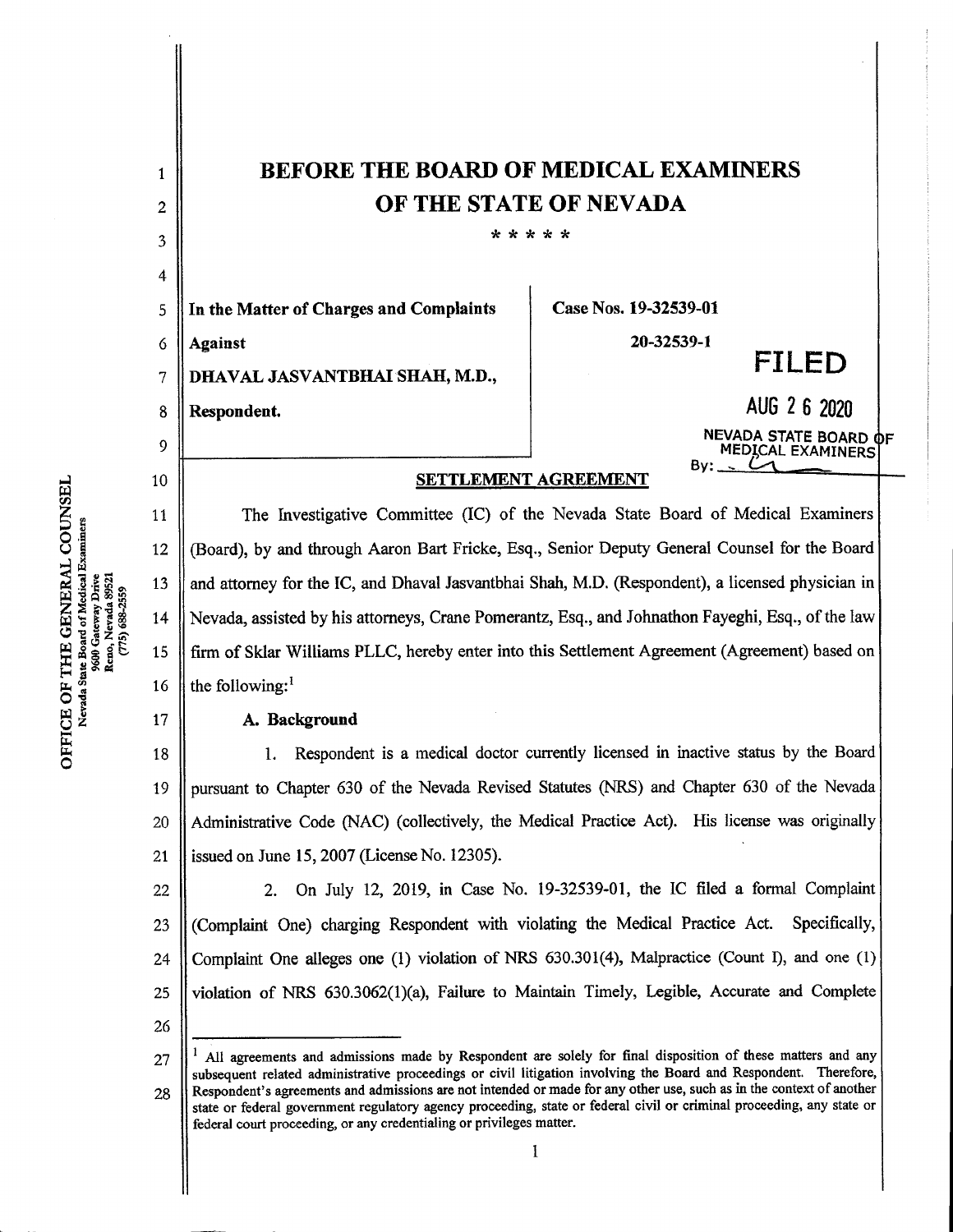Medical Records(CountII). On March 13, 2020, in Case No. 20-32539-1, the IC filed a formal  $\mathbf{1}$ Complaint (Complaint Two) charging Respondent with violating the Medical Practice Act. 2 Specifically, Complaint Two alleges one (1) violation of NRS 630.301(4), Malpractice (Count I), one 3 (1) violation of NRS 630.3062(1)(a), Failure to Maintain Accurate and Complete Medical Records 4 (Count II), one (1) violation of NRS  $630.301(4)$ , Malpractice - Respondeat Superior (Count III), and 5 one (1) violation of NRS 630.3062(1)(a), Failure to Maintain Accurate and Complete Medical 6 Records - Respondeat Superior (Count IV). Complaints One and Two are hereinafter referred to 7 collectively as the "Complaints." 8

3. By reason of the foregoing, Respondent is subject to discipline by the Board as provided in NRS 630.352. 9 10

4. Respondent was properly served with a copy of the Complaints, has reviewed and understands the Complaints, and has had the opportunity to consult with competent counsel concerning the nature and significance of the Complaints. 11 12 13

5. Respondent is hereby advised of his rights regarding these administrative matters, and of his opportunity to defend against the allegations in the Complaints. Specifically, Respondent has certain rights in these administrative matters as set out by the United States Constitution, the Nevada Constitution, the Medical Practice Act, the Nevada Open Meeting Law (OML), which is contained in NRS Chapter 241, and the Nevada Administrative Procedure Act (APA), which is contained in NRS Chapter 233B. These rights include the right to a formal hearing on the allegations in the Complaints, the right to representation by counsel, at his own expense, in the preparation and presentation of his defense, the right to confront and cross-examine the witnesses and evidence against him, the right to written findings of fact, conclusions of law and order reflecting the final decision of the Board, and the right to judicial review of the Board's order, if the decision is adverse to him. 14 15 16 17 18 19 20 21 22 23

6.Respondent understands that, under the Board's charge to protect the public by regulating the practice of medicine, the Board may take disciplinary action against Respondent's license, including license probation, license suspension, license revocation and imposition of administrative fines, as well as any other reasonable requirement or limitation, if the Board concludes that Respondent violated one or more provisions of the Medical Practice Act. 24 25 26 27 28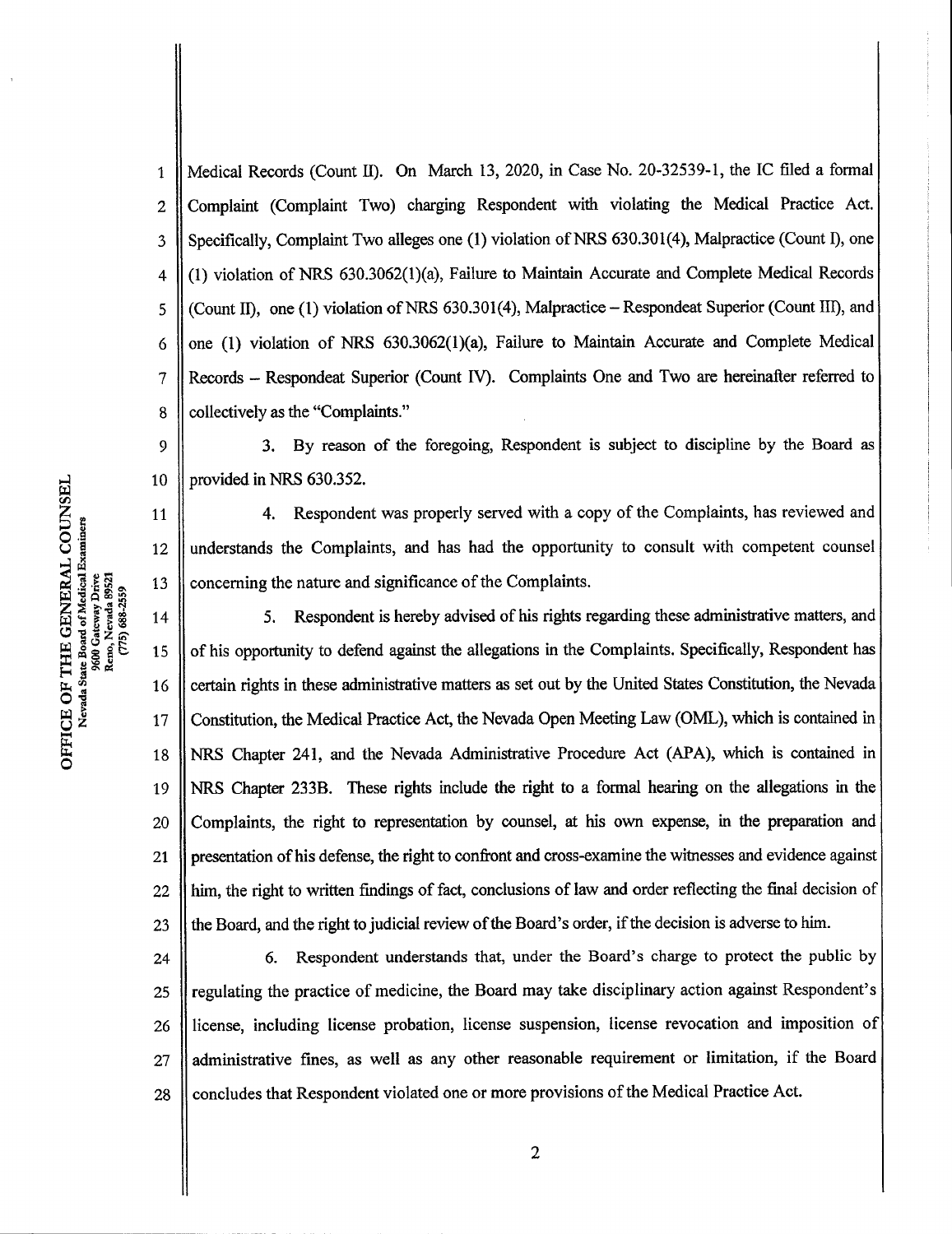7. Respondent understands and agrees that this Agreement, by and between Respondent and the IC, is not with the Board, and that the IC will present this Agreement to the Board for consideration in open session at a duly noticed and scheduled meeting. Respondent understands that the IC shall advocate for the Board's approval of this Agreement, but that the Board hasthe right to decide in its own discretion whether or not to approve this Agreement. Respondent further understands and agrees that if the Board approves this Agreement, then the terms and conditions enumerated below shall be binding and enforceable upon him and the Board. 1 2 3 4 5 6 7

B. Terms& Conditions

NOW, THEREFORE, in order to resolve the matters addressed herein, i.e., the matters with regard to the Complaints, Respondent and the IC hereby agree to the following terms and conditions:

1. **Jurisdiction.** Respondent is, and at all times relevant to the Complaints has been, 12 a physician licensed to practice medicine in Nevada subject to the jurisdiction of the Board as set 14 forth in the Medical Practice Act.

2. Representation by Counsel/Knowing, Willing and Intelligent Agreement. Respondent acknowledges he is represented by counsel, and wishes to resolve the matters addressed herein with said counsel. Respondent agrees that if representation by counsel in this matter materially changes prior to entering into this Agreement and for the duration of this Agreement, that counsel for the IC will be timely notified of the material change. Respondent agrees that he knowingly, willingly and intelligently enters into this Agreement after deciding to have a full consultation with and upon the advice of legal counsel. 16 17 18 19 20 21

3. Waiver of Rights. In connection with this Agreement, and the associated terms and conditions, Respondent knowingly, willingly and intelligently waives all rights in connection with these administrative matters. Respondent hereby knowingly, willingly and intelligently waives all rights arising under the United States Constitution, the Nevada Constitution, the Medical Practice Act, the OML, the APA, and any other legal rights that may be available to him or that may apply to him in connection with the administrative proceedings resulting from the Complaints filed in this matter, including defense of the Complaints, adjudication of the 22 23 24 25 26 27 28

8

9

10

11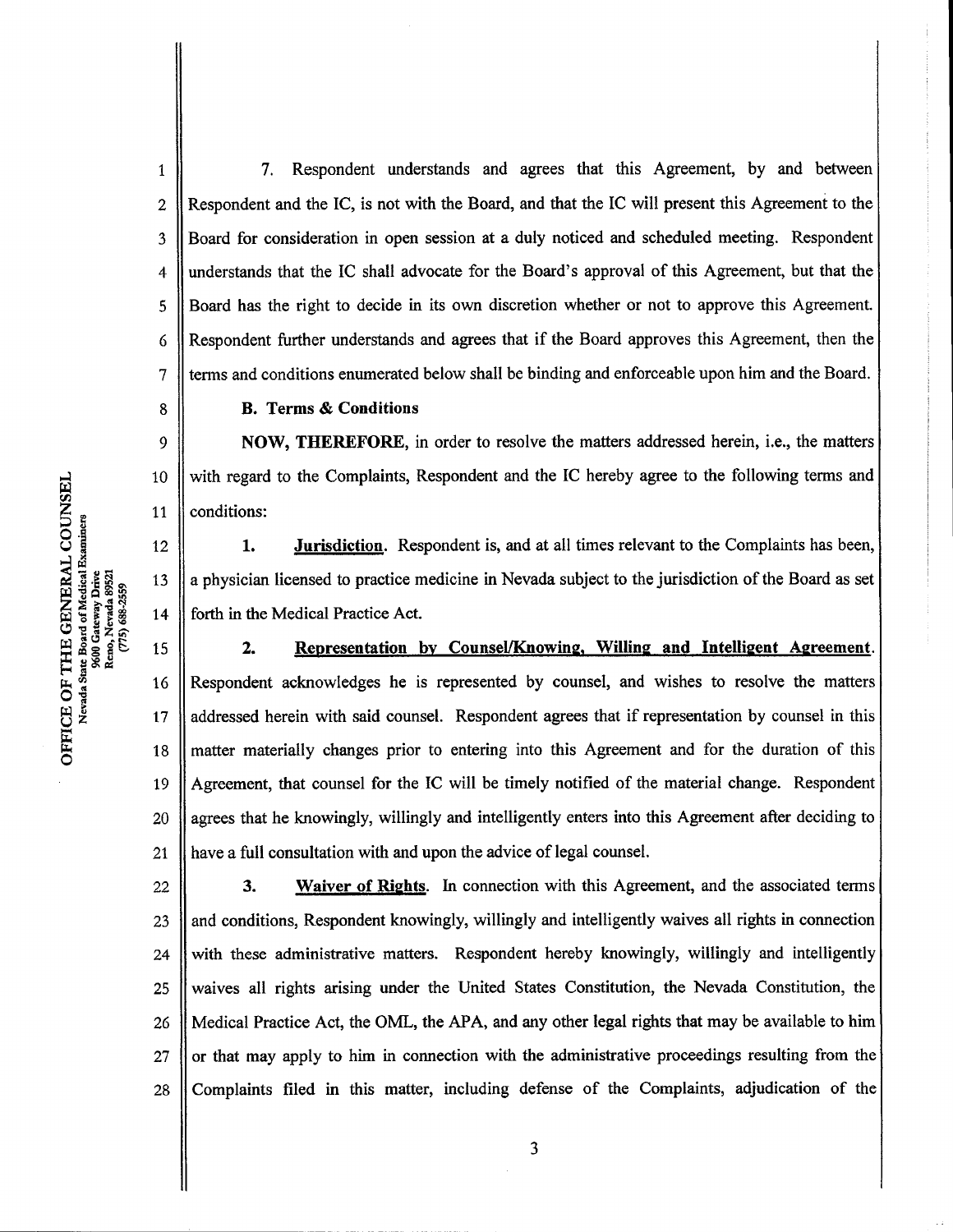allegations set forth in the Complaints, and imposition of any disciplinary actions or sanctions ordered by the Board. Respondent agrees to settle and resolve the allegations of the Complaints as set out by this Agreement, without a hearing or any further proceedings and without the right to judicial review. 1 2 3 4

4. Acknowledgement of Reasonable Basis to Proceed. As of the time of entering into this Settlement Agreement, the allegations of the Complaints remain unproven. Respondent acknowledges that the IC believes it has a reasonable basis to allege that Respondent engaged in conduct that is grounds for discipline pursuant to the Medical Practice Act. The IC acknowledges that Respondent is not admitting that the IC's claims/counts as alleged in the Complaints have merit and Respondent is agreeing to resolve this matter to avoid the costs of hearing and potential subsequent litigation. Respondent asserts that if these matters were to proceed to hearing, he has evidence, witnesses, expert witness(es) and defenses to the counts/claims alleged in the Complaints, but for the purposes of resolving these matters and for no other purpose, Respondent waives the presentation of evidence, witnesses, expert witnesses, and defenses in order to effectuate this Agreement. 5 6 7 8 9 10 11 12 13 14 15

5. Consent to Entry of Order. In order to resolve these Complaints pending against Respondent, Respondent hereby agrees that the Board may issue an order finding that Respondent engaged in conduct that is grounds for discipline pursuant to the Medical Practice Act. Accordingly, the following terms and conditions are hereby agreed upon: 16 17 18 19

a. Respondent admits to Count II of Complaint One, Failure to Maintain Timely, Legible, Accurate and Complete Medical Records, and all counts of Complaint Two, Count I, Malpractice, Count II, Failure to Maintain Accurate and Complete Medical Records, Count III, Malpractice - Respondeat Superior, and Count IV, Failure to Maintain Accurate and Complete Medical Records - Respondeat Superior. Records – Respondent Superior, and Count TV, Tandre to Triannum Accurate and Complete<br>b. Respondent's license shall be immediately revoked. Pursuant to 20 21 22 23 24

NRS  $622A.410(1)$ , Respondent may not apply for reinstatement of his medical license for a period of one (1) year from the date of the Board's acceptance of this Agreement as an Order of the Board. 25 26 27 28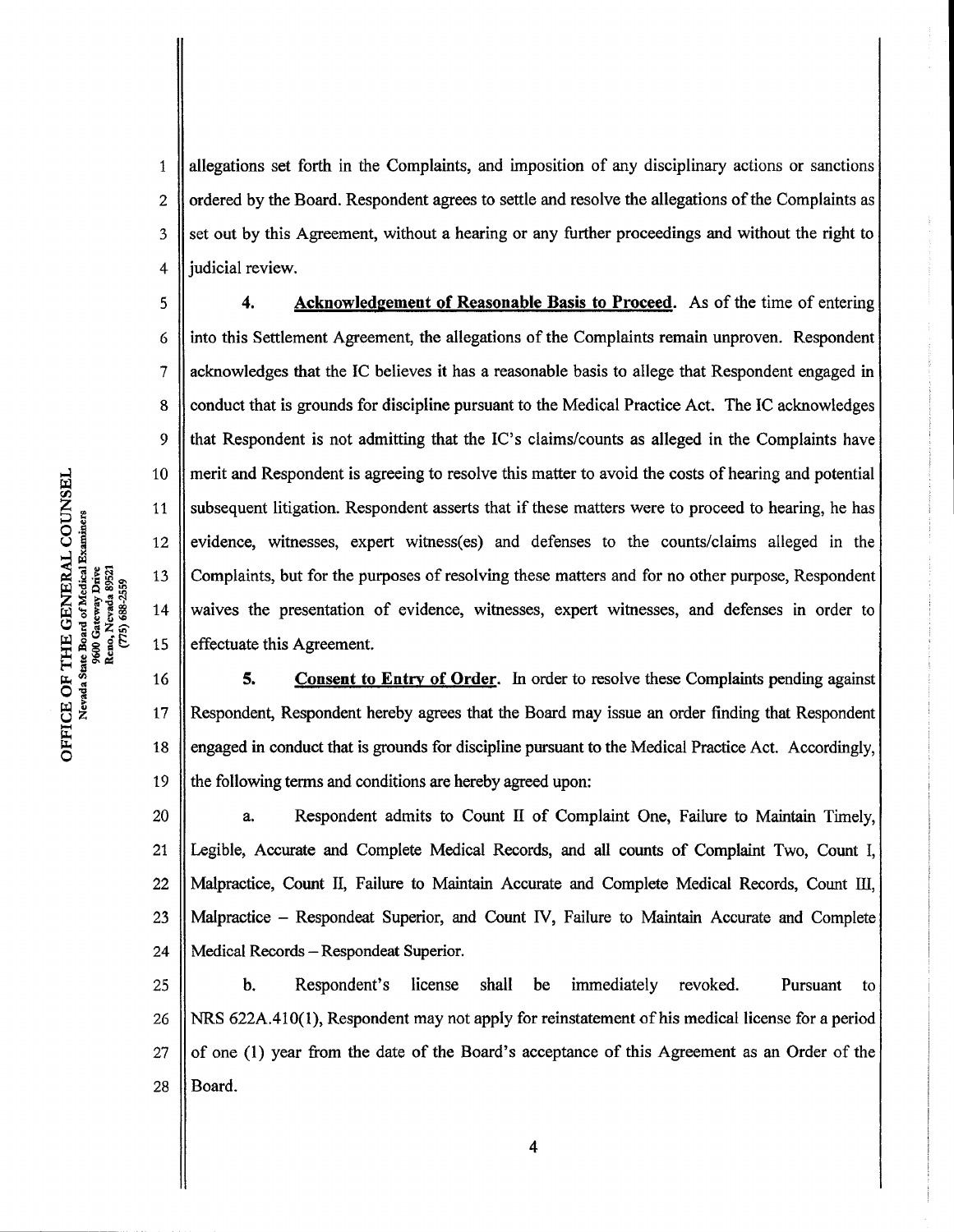$\mathbf{1}$ c. Respondent shall pay a fine of \$2,000 per count admitted to hereby, consisting of 2 five  $(5)$  counts, for a total of \$10,000, within sixty  $(60)$  days of the Board's acceptance, adoption and approval of this Agreement 3

d. Respondent shall pay the costs and expenses incurred in the investigation and prosecution of the above-referenced matters within sixty (60) days of the Board's acceptance, adoption and approval of this Agreement, the current amount being \$23,246.7, not including any costs that may be necessary to finalize this Agreement. 4 5 6 7

e. This Agreement shall be reported to the appropriate entities and parties as required by law, including, but not limited to, the National Practitioner Data Bank. including, but not limited to, the National Practitioner Data Band<br>F. Respondent shall receive a Public Letter of Reprimand.

aNerada State Board of Medical Examiners<br>9600 Gateway Drive<br>Reno, Nevada 89521 ್  $(775) 688 - 2559$ 101<br>22

8

9

10

11

12

13

f. Respondent shall receive a Public Letter of Reprimand.<br>g. The remaining counts of the Complaints, and any other claims arising therefrom or from pending Board Investigations, Case Nos. 20-19416, 20-19375, 19-19162, 19-19137, 19- 18542, 18-17919 and 15-15920, shall be dismissed with prejudice.

6. Release From Liability. In execution of this Agreement, Respondent understands and agrees that the State of Nevada, the Board, and each ofits members, staff, counsel, investigators, experts, peerreviewers, committees, panels, hearing officers, consultants and agents are immune from civil liability for any decision or action taken in good faith in response to information acquired by the Board. NRS 630.364(2)(a). Respondent agrees to release the State of Nevada, the Board, and each of its members, staff, counsel, investigators, experts, peer reviewers, committees, panels, hearing officers, consultants and agents from any and all manner of actions, causes of action, suits, debts, judgments, executions, claims and demands whatsoever, known and unknown, in law or equity, that Respondent ever had, now has, may have or claim to have, against any or all of the persons, government agencies or entities named in this paragraph arising out of. or by reason of, this investigation, this Agreement or the administration of the case referenced herein. 14 15 16 17 18 19 20 21 22 23 24 25

7. Procedure for Adoption of Agreement. The IC and counsel for the IC shall recommend approval and adoption of the terms and conditions of this Agreement by the Board in resolution of the Complaints. In the course of seeking Board acceptance, approval and adoption 26 27 28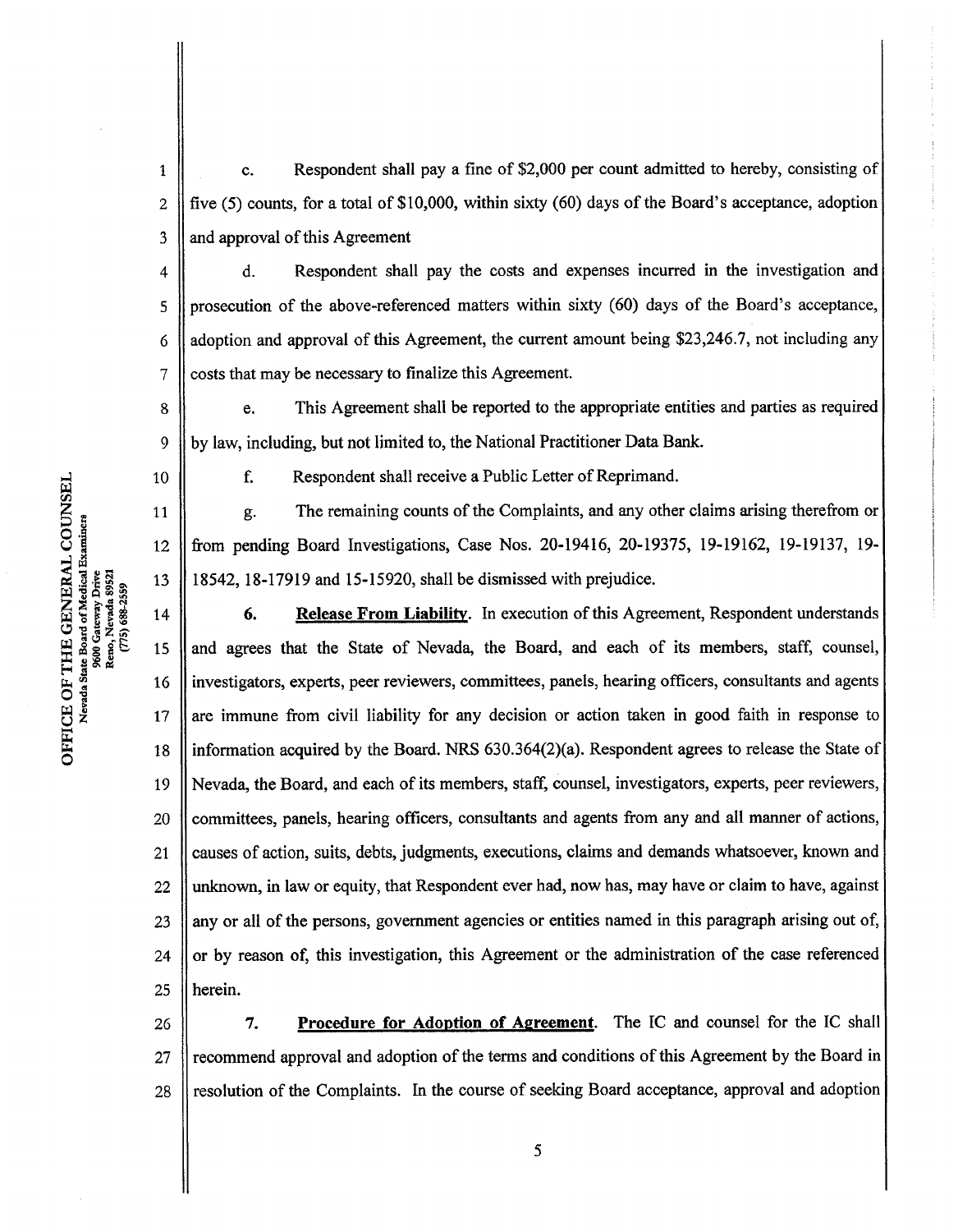ofthis Agreement, counsel for the IC may communicate directly with the Board staff and the adjudicating members of the Board. 1 2

Respondent acknowledges that such contacts and communications may be made or conducted ex parte, without notice or opportunity to be heard on his part until the public Board meeting where this Agreement is discussed, and that such contacts and communications may include, but may not be limited to, matters concerning this Agreement, the Complaints and any and all information of every nature whatsoever related to these matters. The IC and its counsel agree that Respondent and/or Counsel for the Respondent may appear at the Board meeting where this Agreement is discussed and, if requested, respond to any questions that may be addressed to the IC or the IC's counsel. 3 4 5 6 7 8 9 10

8. Effect of Acceptance of Agreement by Board. In the event the Board accepts, approves and adopts this Agreement, the Board shall issue a final order, making this Agreement an order ofthe Board, and, pending full compliance with the terms herein, the cases shall be closed and all remaining claims arising out of the Complaints shall be dismissed with prejudice. 9. Effect of Rejection of Agreement by Board. In the event the Board does not<br>9. Effect of Rejection of Agreement by Board. In the event the Board does not 11 12 13 14

accept, approve and adopt this Agreement, this Agreement shall be null, void and of no force and effect except as to the following agreement regarding adjudications:  $(1)$  Respondent agrees that, notwithstanding rejection of this Agreement by the Board, nothing contained in this Agreement and nothing that occurs pursuant to efforts of the IC to seek the Board's acceptance of this Agreement shall disqualify any member of the adjudicating panel of the Board from considering the Complaints and from participating in disciplinary proceedings against Respondent, including adjudication of this case; and (2) Respondent further agrees that he shall not seek to disqualify any such member absent evidence of bad faith. ts 16 17 18 19 20 21 22 23

10. Binding Effect. If approved by the Board, Respondent understands that this Agreement is a binding and enforceable contract upon Respondent and the Board. 24 25

11. Forum Selection Clause. The parties agree that in the event either party is required to seek enforcement of this Agreement in district court, the parties consent to such jurisdiction and agree that exclusive jurisdiction shall be in the Second Judicial District Court, 26 27 28

O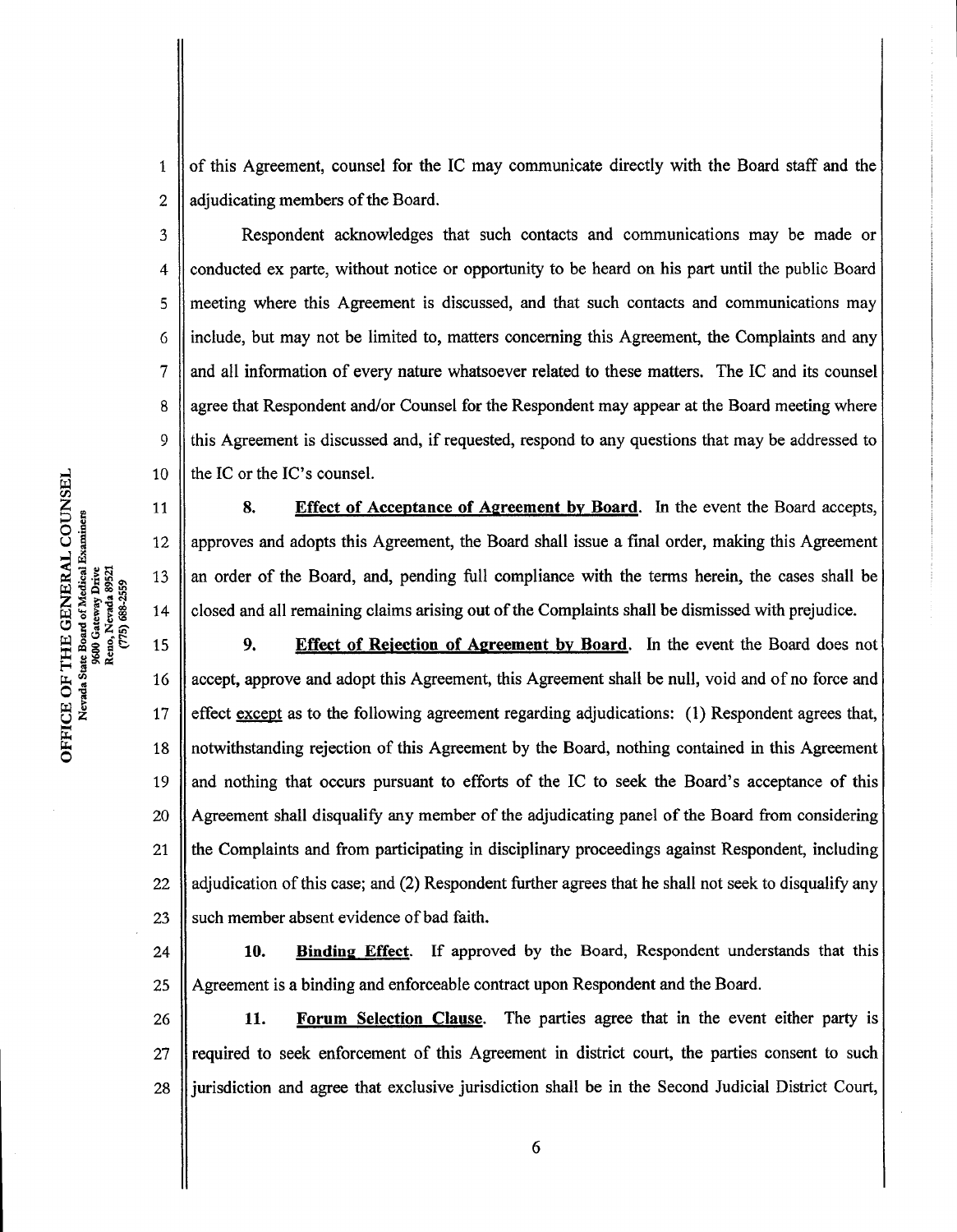State of Nevada, Washoe County. 

12. Attorneys' Fees and Costs. The parties agree that in the event an action is commenced in district court to enforce any provision of this Agreement, the prevailing party shall be entitled to recover reasonable attorneys' fees and costs. 

13. Failure to Comply With Terms. Should Respondent fail to comply with any term or condition ofthis Agreement once the Agreement has been accepted, approved and adopted by the Board, the IC shall be authorized to immediately suspend Respondent's license to practice medicine in Nevada pending an Order To Show Cause Hearing, which will be duly noticed. Failure to comply with the terms of this Agreement, including failure to pay any fines, costs, expenses or fees owed to the Board, is a failure to comply with an order of the Board, which may result in additional disciplinary action being taken against Respondent. NRS  $630.3065(2)(a)$ . 

El. COUN<br>xaniness Reno, Nevada 89521 (775) 688-2559  $\mathop{\rm HH}\limits_{\rm te\,Bo}$ Ħ.  $\sum_{\text{vads}}$ U<br>U<br>Neva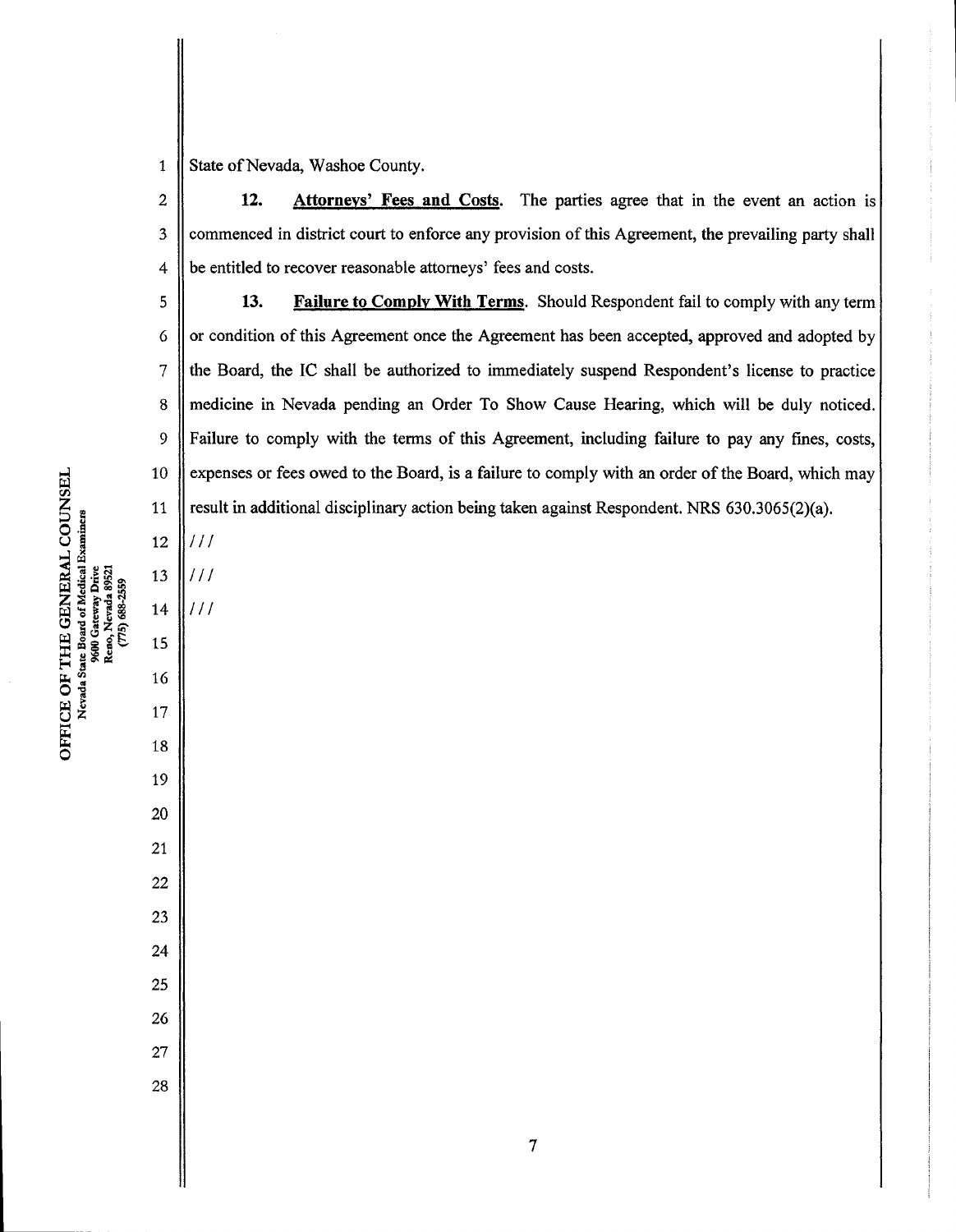Further, Respondent's failure to remit payment to the Board for monies agreed to be paid as a  $\mathbf{1}$ condition of this Agreement may subject Respondent to any civil and administrative collection  $\sqrt{2}$ efforts available.  $\overline{3}$ Dated this  $1\overline{\smash[b]{\mathcal{L}}}$  day of MALUL, 2020.  $\ddot{4}$ 5 INVESTIGATIVE COMMITTEE OF THE 6 NEVADA STATE BOARD OF MEDICAL EXAMINERS  $\overline{7}$ By: 8 Aaron Bart Fricke, Esq., Senior Deputy General Counsel Attorney for the Investigative Committee 9 10 11 12 ^ill^ <sup>13</sup> Dated this  $\frac{1}{2}$  day of  $\frac{1}{2}$   $\frac{1}{2}$  2020.  $\begin{array}{l} \text{R}\text{NER} \ \text{redu} \ \text{M}\text{NDE} \ \text{M}\text{NDE} \ \text{M}\text{NDE} \ \text{M}\text{NDE} \ \text{M}\text{NDE} \ \text{M}\text{NDE} \ \text{M}\text{NDE} \ \text{M}\text{NDE} \ \text{M}\text{NDE} \ \text{M}\text{NDE} \ \text{M}\text{NDE} \ \text{M}\text{NDE} \ \text{M}\text{NDE} \ \text{M}\text{NDE} \ \text{M}\text{NDE} \ \text{M}\text{NDE} \ \text{M}\text{NDE} \ \text{M}\text{N$ Sklar Williams PLLC 15 16 *<u>Etane Pomerantz</u>*, Esq. ^^-^^^^^-^jbhnathon Fayeghi, Esq. 17 Attorneys for Respondent 18  $rac{th}{3}$  day of  $Muxch$ , 2020. 19 20  $\mathcal{C}^*$ 21 22 Dhaval Jasvantbhai Shah, M.D., Respondent 23 24 25 26 27 28 8

i E OF T<br>evade Su es<br>2

UNSE<br>¤

 $\begin{array}{c} \textrm{U}\ \textrm{H}\ \textrm{M}\ \textrm{E}\ \textrm{M}\ \textrm{H}\ \textrm{M} \end{array}$